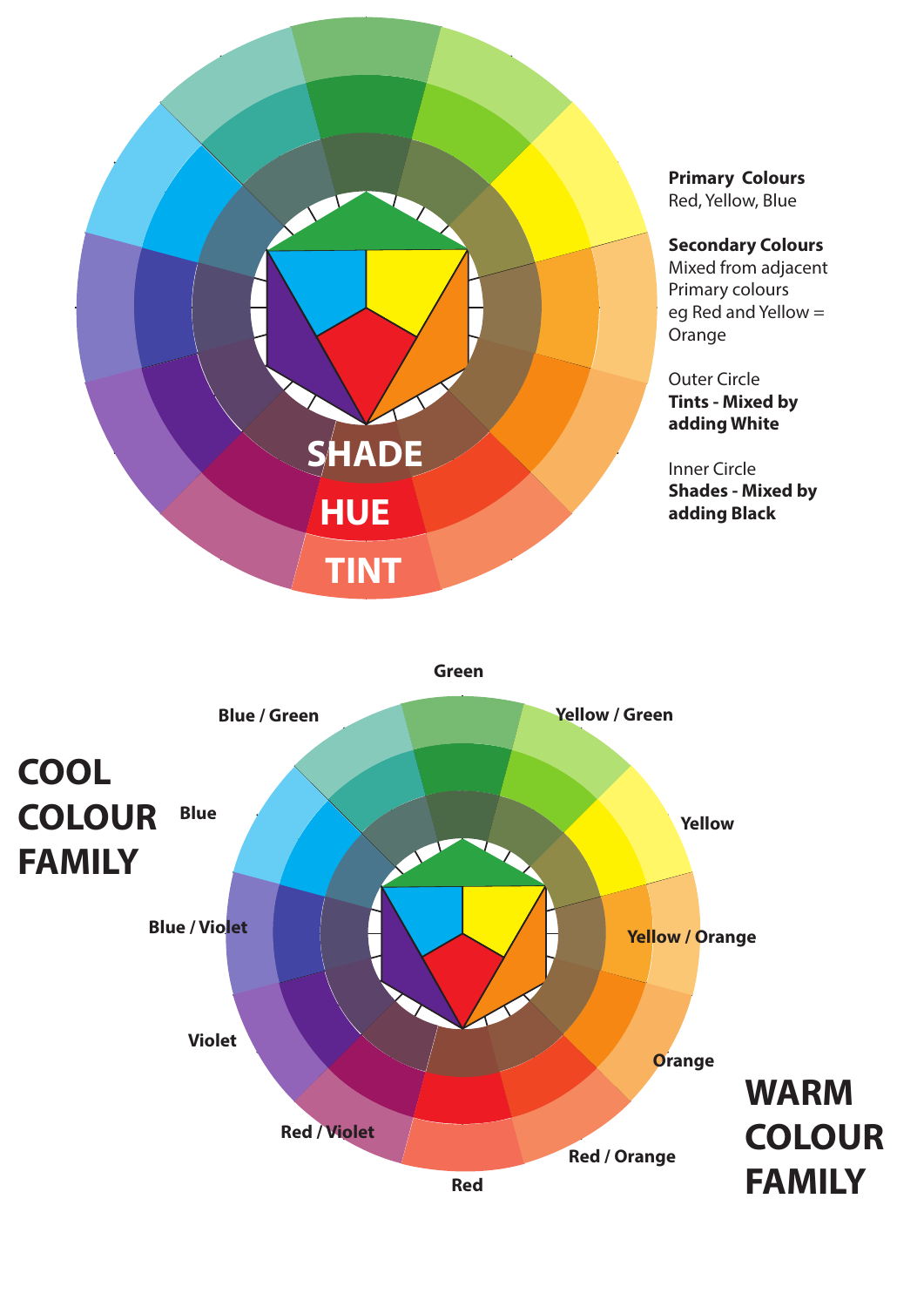## **COMPLIMENTARY COLOURS**

ARE THOSE OPPOSITE ON THE COLOUR WHEEL

## **Primary Colours**  Red, Yellow, Blue

**Secondary Colours** Mixed from adjacent Primary colours

Outer Circle **Tints - Mixed by adding White**

Inner Circle **Shades - Mixed by adding Black**

 **Mixing complimentary colours enables us to mix browns and greys. In essence mixing the primaries. Adding white to create tints and tones. (Generally we can use blues and reds to create the shades rather than using black.**

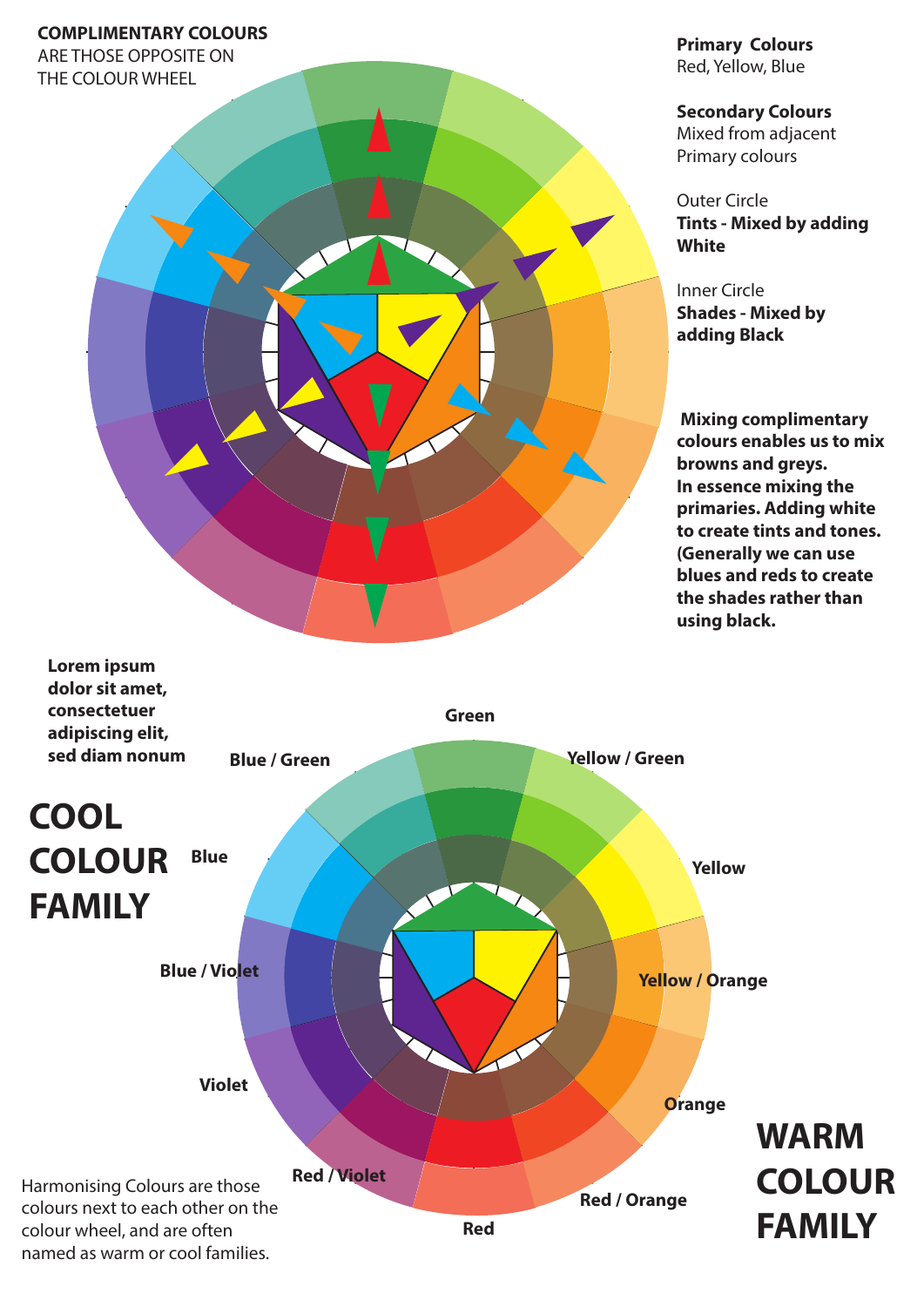**STARE AT THE SQUARE FOR 30 SECS, THEN LOOK AT A WHITE WALL OR PIECE OF PAPER. YOU RETAIN AN AFTER IMAGE OF THE SQUARE - DO YOU SEE THAT THE COLOUR OF THE IMAGE IS ITS COMPLIMENTARY** 

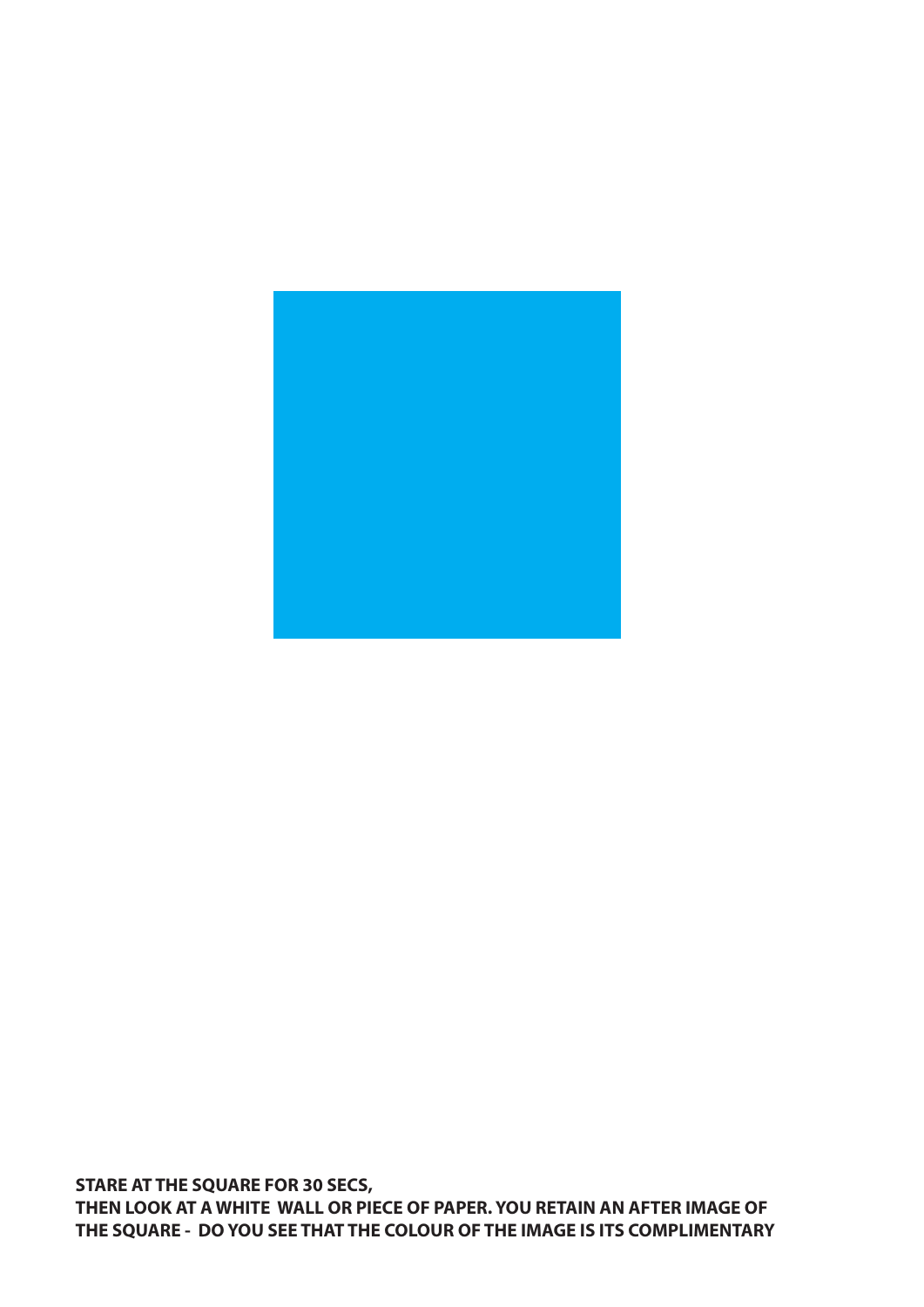

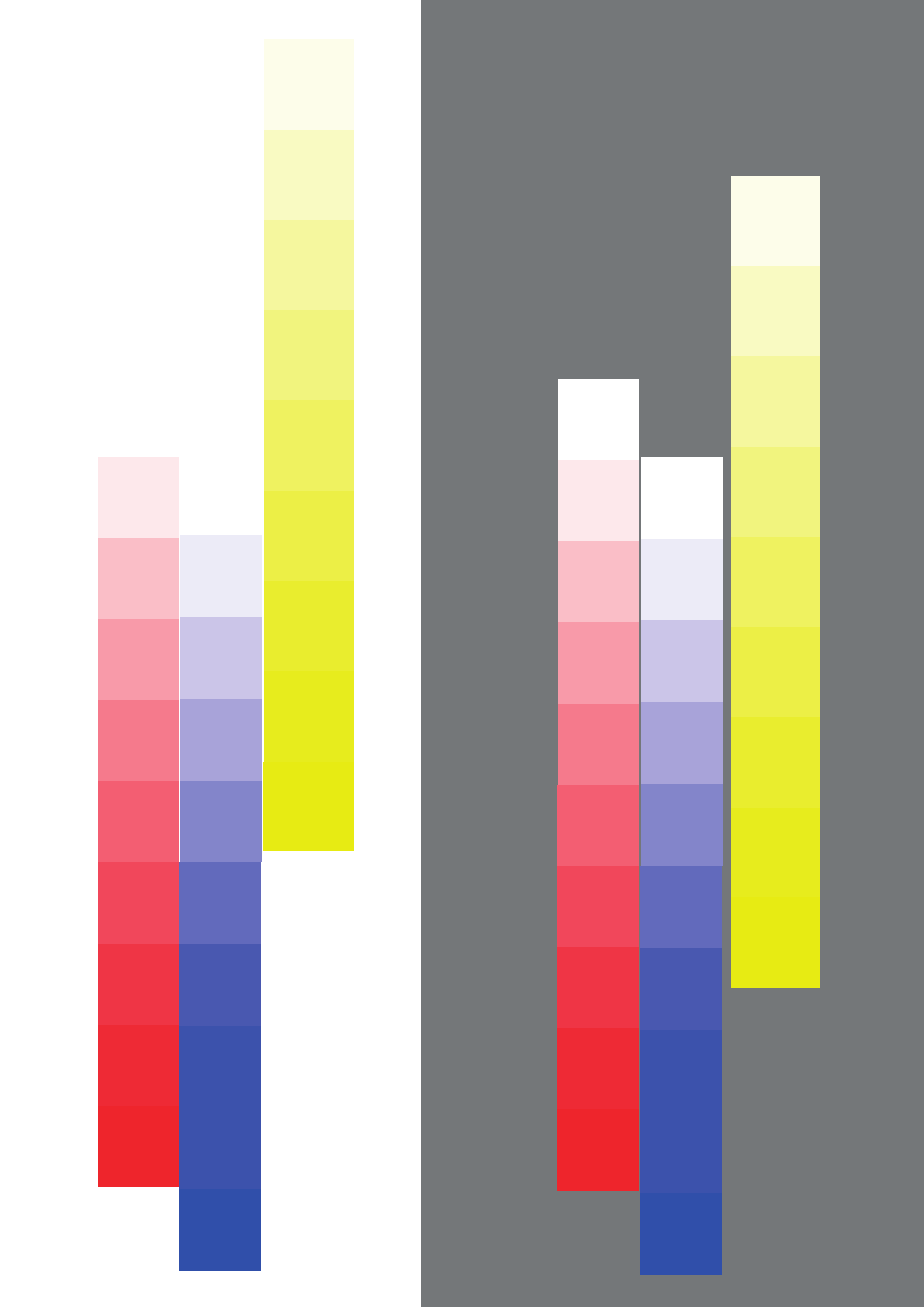

**Split Complimentary colours: Choosing one colour and the colours either side of the compimentary.**

> **Tetrad: A contrast of 4 or more colours on the colour wheel**